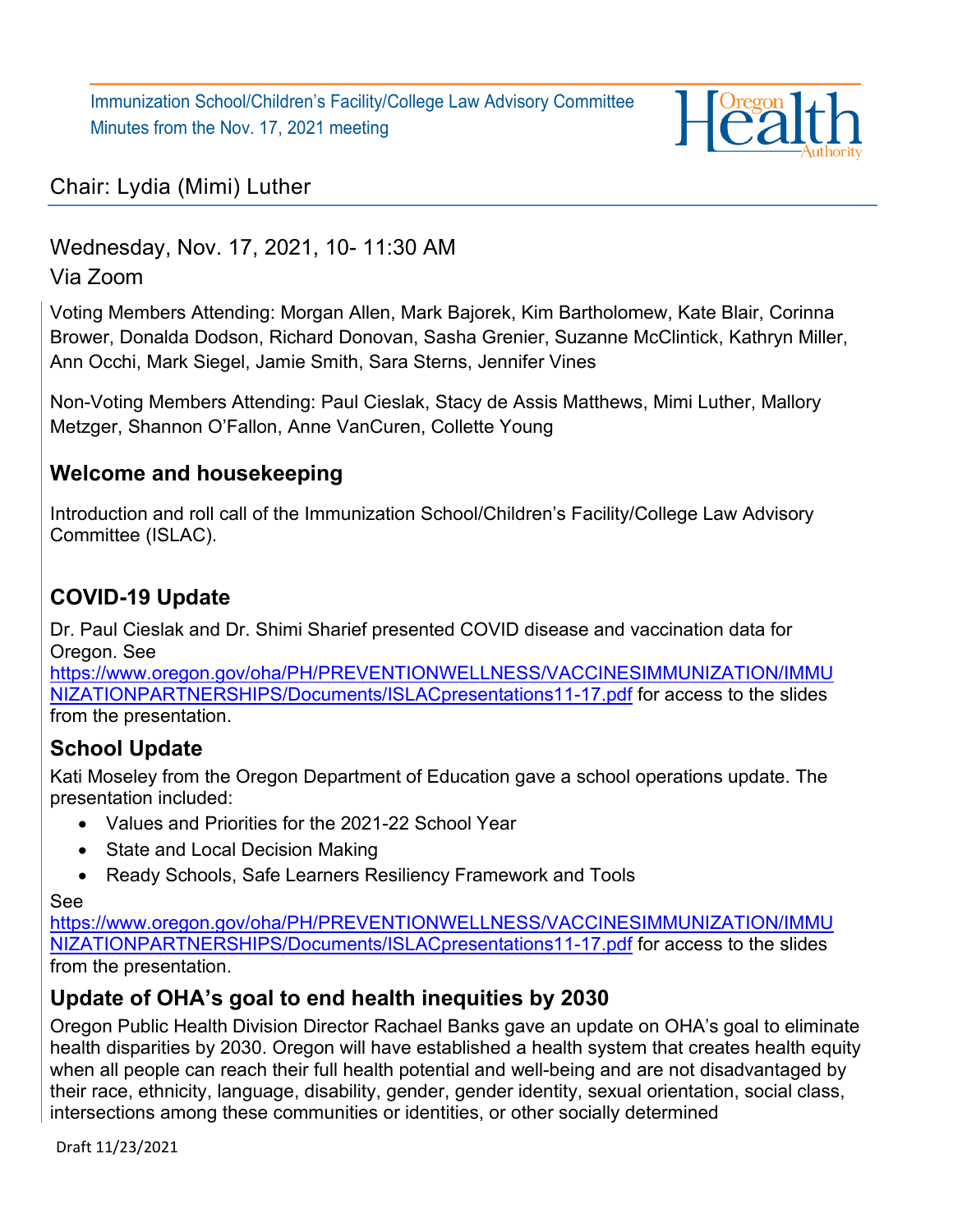Immunization School/Children's Facility/College Law Advisory Committee Minutes from the Nov. 17, 2021 meeting



circumstances. Achieving health equity requires the ongoing collaboration of all regions and sectors of the state, including tribal governments to address:

- The equitable distribution or redistribution of resources and power; and
- Recognizing, reconciling and rectifying historical and contemporary injustices.

#### See

[https://www.oregon.gov/oha/PH/PREVENTIONWELLNESS/VACCINESIMMUNIZATION/IMMUNIZ](https://www.oregon.gov/oha/PH/PREVENTIONWELLNESS/VACCINESIMMUNIZATION/IMMUNIZATIONPARTNERSHIPS/Documents/ISLACpresentations11-17.pdf) [ATIONPARTNERSHIPS/Documents/ISLACpresentations11-17.pdf](https://www.oregon.gov/oha/PH/PREVENTIONWELLNESS/VACCINESIMMUNIZATION/IMMUNIZATIONPARTNERSHIPS/Documents/ISLACpresentations11-17.pdf) for access to the slides from the presentation.

#### **Considerations for vaccine requirements during a pandemic. Are there changes needed to the criteria and processes used by ISLAC?**

A review of the typical process used by ISLAC in making recommendations about vaccine requirements was presented by Stacy de Assis Matthews, Oregon Immunization Program.

- This committee, in statute since the 1980's, advises the Oregon Health Authority on the administration of school immunization laws, and the adoption of rules around school immunizations.
- This committee uses a set of criteria that they adopted a little over a decade ago, and more recently the committee has been working on revising these.
- After the committee reviews a vaccine and makes a recommendation to OHA, it typically takes a year or so for vaccine requirements to be implemented in schools. This is because there is an administrative rule change process and opportunity for public comments that usually takes several months, and then schools need time to implement a new requirement—everything from changing their computer tracking systems, to OHA revising the immunization forms, to updating the online vaccine education video for claiming nonmedical exemptions. In addition, vaccine requirements are typically phased in by a staggered manner certain grades at a time, so school systems and clinics aren't overwhelmed by requiring all children to get a vaccine at once.

A review of changes to the previous criteria for evaluating vaccines as potential school requirements was presented by Mallory Metzger, Oregon Immunization Program. For draft criteria, see

[https://www.oregon.gov/oha/PH/PREVENTIONWELLNESS/VACCINESIMMUNIZATION/IMMUNIZ](https://www.oregon.gov/oha/PH/PREVENTIONWELLNESS/VACCINESIMMUNIZATION/IMMUNIZATIONPARTNERSHIPS/Documents/ISLACdraftReviewCriteria.pdf) [ATIONPARTNERSHIPS/Documents/ISLACdraftReviewCriteria.pdf](https://www.oregon.gov/oha/PH/PREVENTIONWELLNESS/VACCINESIMMUNIZATION/IMMUNIZATIONPARTNERSHIPS/Documents/ISLACdraftReviewCriteria.pdf)

- Format changes:
	- $\circ$  Introduction which mentions the need to balance health and safety with impacts to education, financial, and logistical challenges placed on students and families.
	- o Purpose states these criteria are used to help the committee determine whether to recommend a vaccine for school and child care requirements and ensure that equity is considered in adding or not adding a vaccine requirement.
- Assumptions are